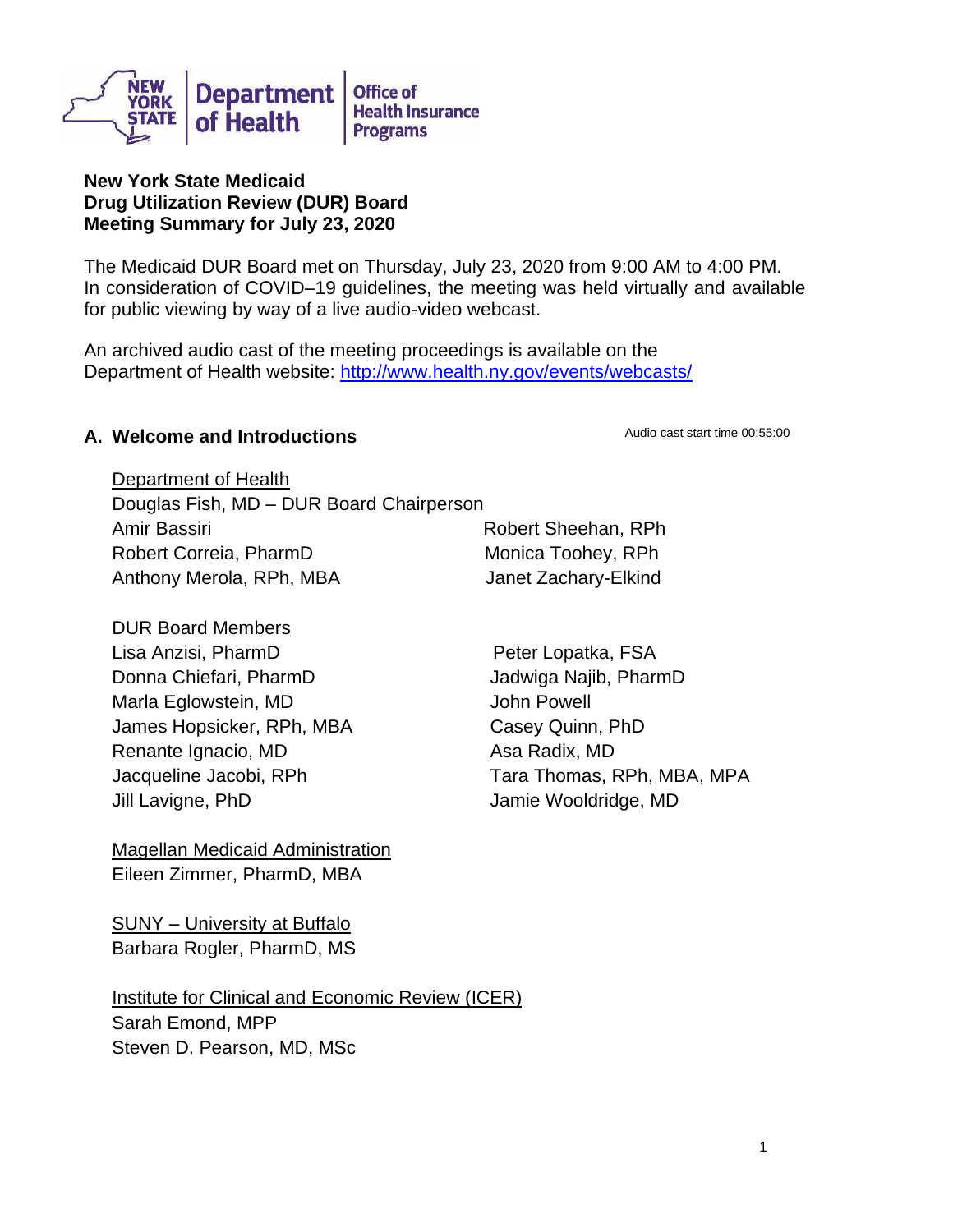### **B. Public Comment Period**

The following speakers provided public comment to the DUR Board:

| 1. | Sarah R. Hnath, PT, DPT     | Abbvie                                | <b>Hepatitis C Agents</b> |
|----|-----------------------------|---------------------------------------|---------------------------|
| 2. | Jeffery S. Olson, PharmD    | Gilead Sciences Inc.                  | <b>Hepatitis C Agents</b> |
| 3. | Ryan Gregg, PhD             | Ironshore Pharmaceuticals             | <b>CNS Stimulants</b>     |
| 4. | Mark Owens, DO              | League Education and Treatment Center | <b>CNS Stimulants</b>     |
| 5. | Elizabeth Lubelczyk, PharmD | Eli Lilly                             | GLP-1 Agonists            |
| 6. | Chirayu Parikh, PharmD      | Novo Nordisk                          | GLP-1 Agonists            |
| 7. | Stephen Greco, MBA          | Boehringer Ingelheim Pharmaceuticals  | SGLT-2 Inhibitors         |
| 8. | Norbert Moskovits, MD       | Maimonides Medical Ctr                | SGLT-2 Inhibitors         |
|    | 9. Carmelina Tyler PharmD   | <b>Veloxis Pharmaceuticals</b>        | Immunosuppressives, Oral  |
|    | 10. Chris Leibman           | Biogen                                | Drug Cap                  |
|    | 11. Michelle Rivera         | Advocate                              | Drug Cap                  |
|    | 12. Mary Schroth, MD        | <b>CURE SMA</b>                       | Drug Cap                  |
|    | 13. Leslie Delfiner, MD     | Montefiore                            | Drug Cap                  |

## **C. Preferred Drug Program (PDP) Clinical Review**

Audio cast start time 1:02:38 to 2:11:41

Eileen Zimmer, PharmD, MBA Robert Correia, PharmD Barbara Rogler, PharmD, MS

- 1. Non-Steroidal Anti-inflammatory Agents
	- Financial review only.
- 2. Hepatitis C Agents Direct Acting
	- New indications: Epclusa (sofosbuvir/velpatasvir), Mavyret (glecaprevir/pibrentasvir).
	- New formulations, strengths: Harvoni (lidapasvir/sofosbuvir), Sovaldi (sofosbuvir), Epclusa (sofosbuvir/velpatasvir).
	- Key label revisions.
	- Considerations: 1) removal of prior authorization criteria for members initiating Hepatitis C direct acting antiviral (DAA) therapy (i.e. no DAA claims within the past 12 months) and 2) require prior authorization for members requiring retreatment within 1 year.
	- Appropriate choice of therapy within this class is also affected by specific patient co-morbidities and the presence or degree of cirrhosis.
- 3. CNS Stimulants
	- Financial review only.
- 4. Acne Agents Topical
	- New drug entity: Aklief (trifarotene).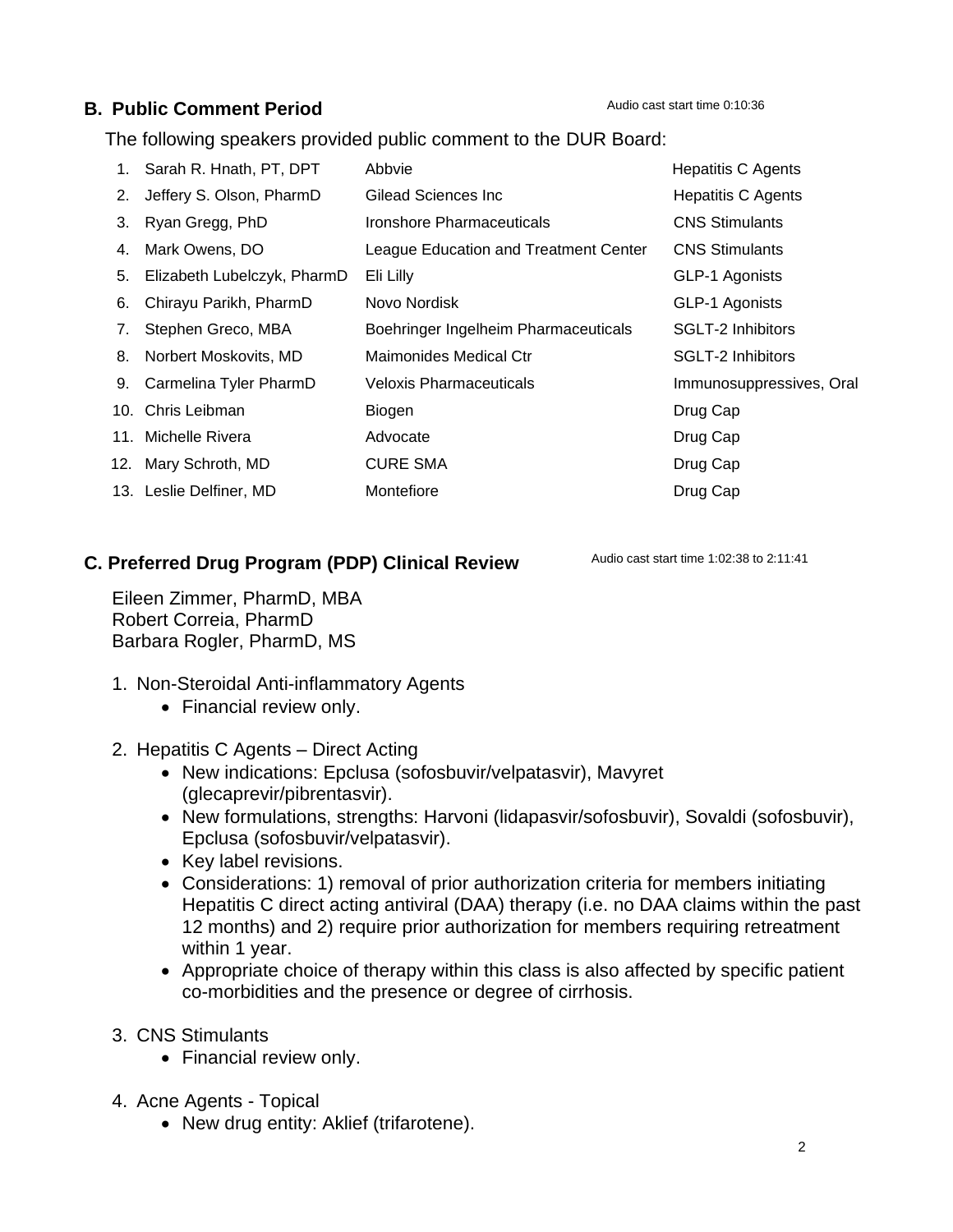- New product: Amzeeq (minocycline).
- New indication: Aczone (dapsone).
- All products in this class are indicated for the treatment of acne, but different drugs or combinations may be more relevant to different severity of disease, patient population, or susceptibility of patients to adverse events.
- 5. Topical Steroids High Potency
	- Financial review only.
- 6. Glucagon-Like Peptide (GLP-1) Agonists
	- New indications: Trulicity (delaglutide), Ozempic (semaglutide).
	- New formulation: Rybelsus (semaglutide).
	- New practice guidelines.
	- Key label revisions.
	- Evidence referenced from clinical, randomized trials from the Oregon Health and Science University (OHSU) Drug Effectiveness Review Project (DERP) compared cardiovascular impact.
	- In terms of clinical relevance and applicability, comparative evidence between products appears to be clinically marginal.
- 7. Sodium Glucose Co-Transporter 2 Inhibitors (SGLT-2)
	- New indications: canagliflozin-containing products (Invokana, Invokamet, Invokamet XR); dapagliflozin-containing products (Farxiga, Xigduo XR)
	- New formulation/strengths: Synjardy XR (empagliflozin/metformin, extended release).
	- New practice guidelines.
	- Key label revisions.
	- Evidence referenced from clinical, randomized trials from the Oregon Health and Science University (OHSU) Drug Effectiveness Review Project (DERP) compared cardiovascular impact.

### 8. Sulfasalazine Derivatives

- Financial review only.
- 9. Immunosuppressives Oral
	- Financial review only.
- 10. Phosphate Binders/Regulators
	- Financial review only.

### **D. Recess/Lunch**

The Board recessed for lunch at 11:30 AM. The Board reconvened to the public session at 12:15pm.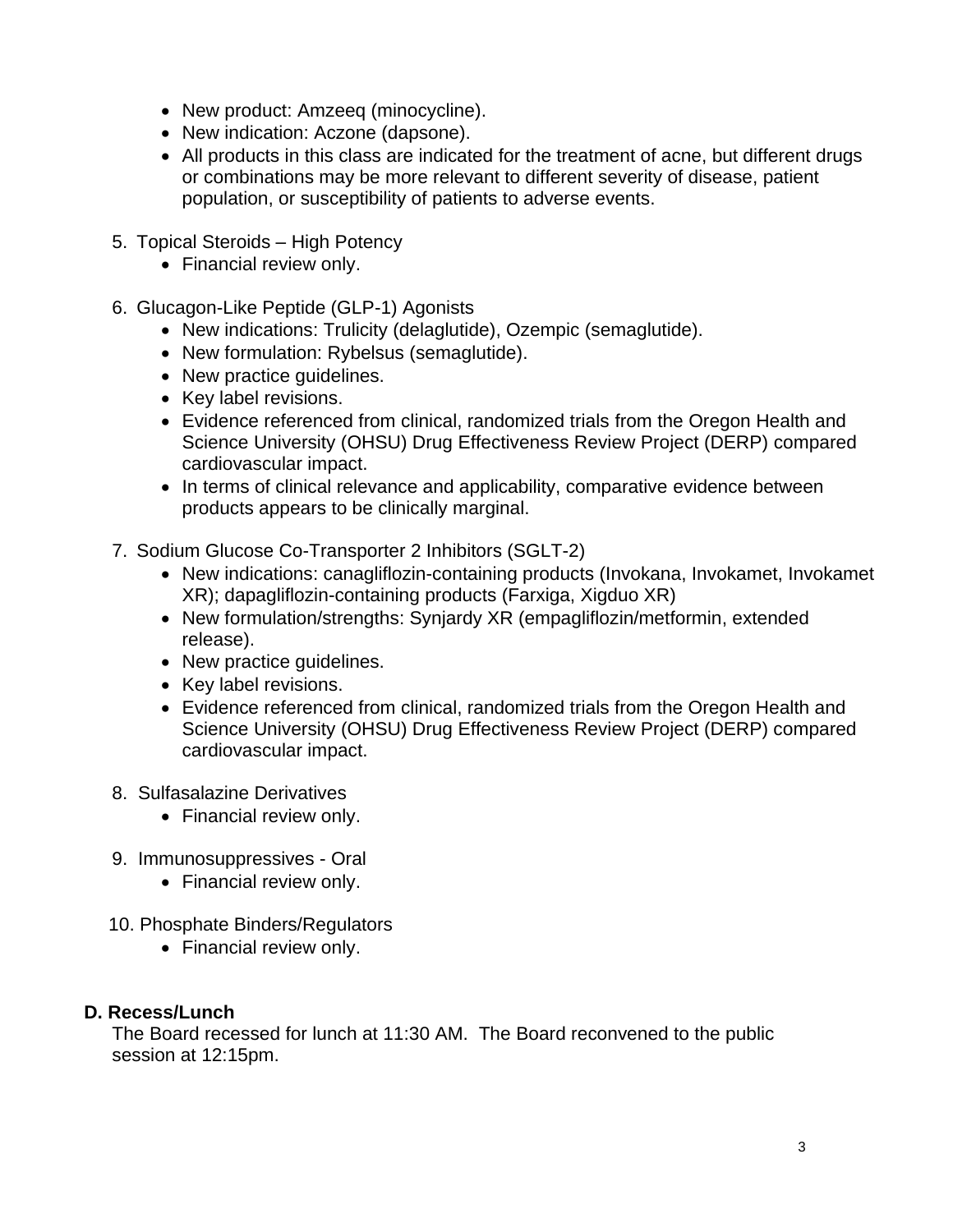## **E. Drug Cap – Spinraza (nusinersen)**

Barbara Rogler, PharmD, MS

A background summary of the Drug Cap legislation followed by a utilization review of Spinraza:

- Patients with severe forms of spinal muscular atrophy (SMA) have a life expectancy of <2 years. Patients with less severe disease can survive until adulthood. Severe SMA is more common with Type 1 accounting for > 50%.
- Two nusinersen phase 3 trials were terminated as results showed favorable outcomes. Post marketing studies showed benefits in adults with spinal muscular atrophy (SMA).
- The incidence of spinal muscular atrophy (SMA) in New York State approximates 20-30 cases per 253,000 births. New York includes SMA testing in newborn screening.
- Between April 2017 and September 2019 there were 336 claims for nusinersen for NY Medicaid members (Fee-For-Service and Managed Care).
- Total WAC for initial year of nusinersen therapy totals \$765,000; total WAC for maintenance year therapy totals \$382,500.
- Coverage policies (Medicaid programs, commercial insurance) in other states and countries specify criteria and/or restrictions for nusinersen coverage.

The information presented is viewable at the end of the meeting summary.

Steven Pearson, MD, MSc Audio cast start time 2:52:15

A value assessment of Spinraza was presented and including the following:

- Elements in determining a reasonable price for pharmaceuticals.
- Elements of a cost-effectiveness threshold.
- Cost effectiveness thresholds.
- Spinraza improves patient health outcomes compared to best supportive care alone for all subpopulations of SMA. Its greatest impact appears to be when used for presymptomatic infants.
- In proportion to the clinical benefits, the added cost of Spinraza therapy exceeds commonly used thresholds for cost-effectiveness for all patient subpopulations.
- The modified societal perspective scenario analysis did not notably improve the costeffectiveness of Spinraza.

The information presented is viewable at the end of the meeting summary.

### **F. Executive Session**

The DUR Board recessed to executive session at 1:45 PM to review financial information relating to each of the ten PDP therapeutic classes under review and Drug Cap - Spinraza (nusinersen). No official action was taken in the executive session. The DUR Board reconvened to the public session at 2:30 PM.

Recess to Excessive Session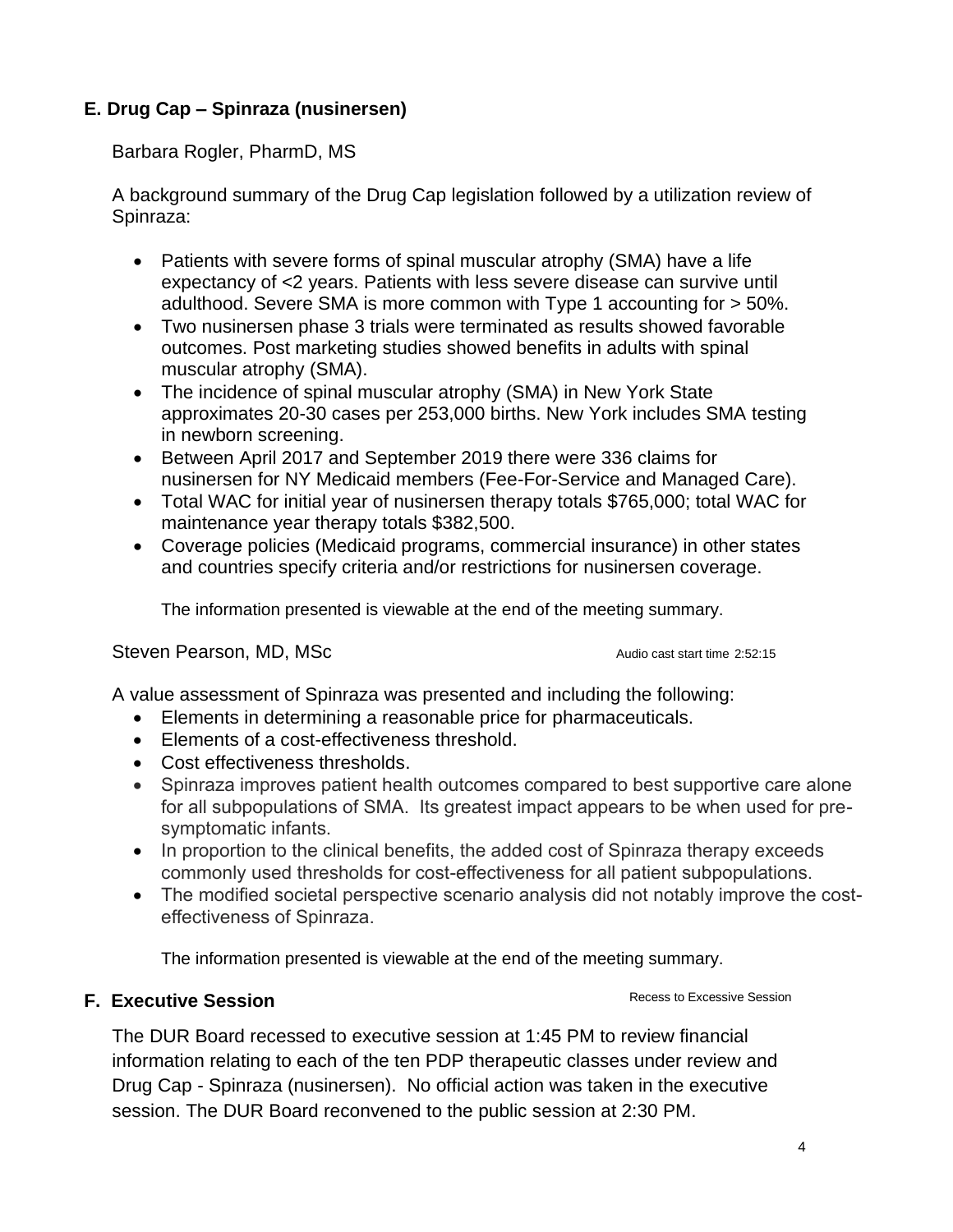# **G. DUR Board PDP Recommendations**

Based on clinical and financial information, the DUR Board recommended the following to the Commissioner of Health for final determination:

| <b>Recommendations of the DUR Board</b>                                                                                                                                                                                                                                                                                                                                                                                                                                                                                                                                                                                                                                                                                                               | <b>Commissioner's</b><br><b>Final</b><br><b>Determination</b> |
|-------------------------------------------------------------------------------------------------------------------------------------------------------------------------------------------------------------------------------------------------------------------------------------------------------------------------------------------------------------------------------------------------------------------------------------------------------------------------------------------------------------------------------------------------------------------------------------------------------------------------------------------------------------------------------------------------------------------------------------------------------|---------------------------------------------------------------|
| 1. Non-Steroidal Anti-inflammatory Agents - NSAIDS<br>Audio cast start time 3:33:04                                                                                                                                                                                                                                                                                                                                                                                                                                                                                                                                                                                                                                                                   |                                                               |
| <b>Preferred:</b> diclofenac topical gel, ibuprofen (tab, OTC susp), indomethacin,<br>ketorolac, meloxicam(tab), naproxen(tab), naproxen EC, piroxicam, sulindac                                                                                                                                                                                                                                                                                                                                                                                                                                                                                                                                                                                      |                                                               |
| Non- Preferred: Arthrotec, Cambia, Celebrex, celecoxib, Daypro, diclofenac<br>epolamine(generic for Flector), diclofenac/misoprostol, diclofenac potassium,<br>diclofenac sodium, diclofenac topical solu, diclofenac sodium ER, diflunisal,<br>Duexis, etodolac, etodolac ER, Feldene, fenoprofen, Flector patch,<br>flurbiprofen, ibuprofen RX susp, Indocin, indomethacin ER, ketoprofen,<br>ketoprofen ER, meclofenamate, mefenamic acid, Mobic, nabumetone, Nalfon,<br>Naprelan, naproxen CR, naproxen-esomeprazole, naproxen sodium, naproxen<br>susp, oxaprozin, Pennsaid, Qmiiz ODT, Relafen DS, Sprix Nasal, Timvorbex,<br>tolmetin sodium, Vimovo, Vivlodex, Voltaren gel, Zipsor, Zorvolex.<br>Passed<br>Vote: 14 yes, 0 no, 0 abstentions | Approved as<br>Recommended                                    |
| 2. Hepatitis C Agents - Direct Acting*<br>Audio cast start time 3:37:51                                                                                                                                                                                                                                                                                                                                                                                                                                                                                                                                                                                                                                                                               |                                                               |
| Preferred: Mavyret, ribavirin, sofosbuvir/velpatasvir (generic Epclusa), Vosevi                                                                                                                                                                                                                                                                                                                                                                                                                                                                                                                                                                                                                                                                       |                                                               |
| Non-Preferred: Epclusa, Harvoni, ledipasvir/sofosbuvir (generic Harvoni),<br>Ribasphere, Sovaldi, Viekira Pak, Zepatier                                                                                                                                                                                                                                                                                                                                                                                                                                                                                                                                                                                                                               | Approved as<br>Recommended                                    |
| * In addition to the standard clinical criteria for non-preferred products, all products<br>require prior authorization if there is no evidence of an FDA approved or compendia<br>supported diagnosis in history or if the patient is being retreated.                                                                                                                                                                                                                                                                                                                                                                                                                                                                                               |                                                               |
| Vote: 14 yes, 0 no, 0 abstentions<br>Passed                                                                                                                                                                                                                                                                                                                                                                                                                                                                                                                                                                                                                                                                                                           |                                                               |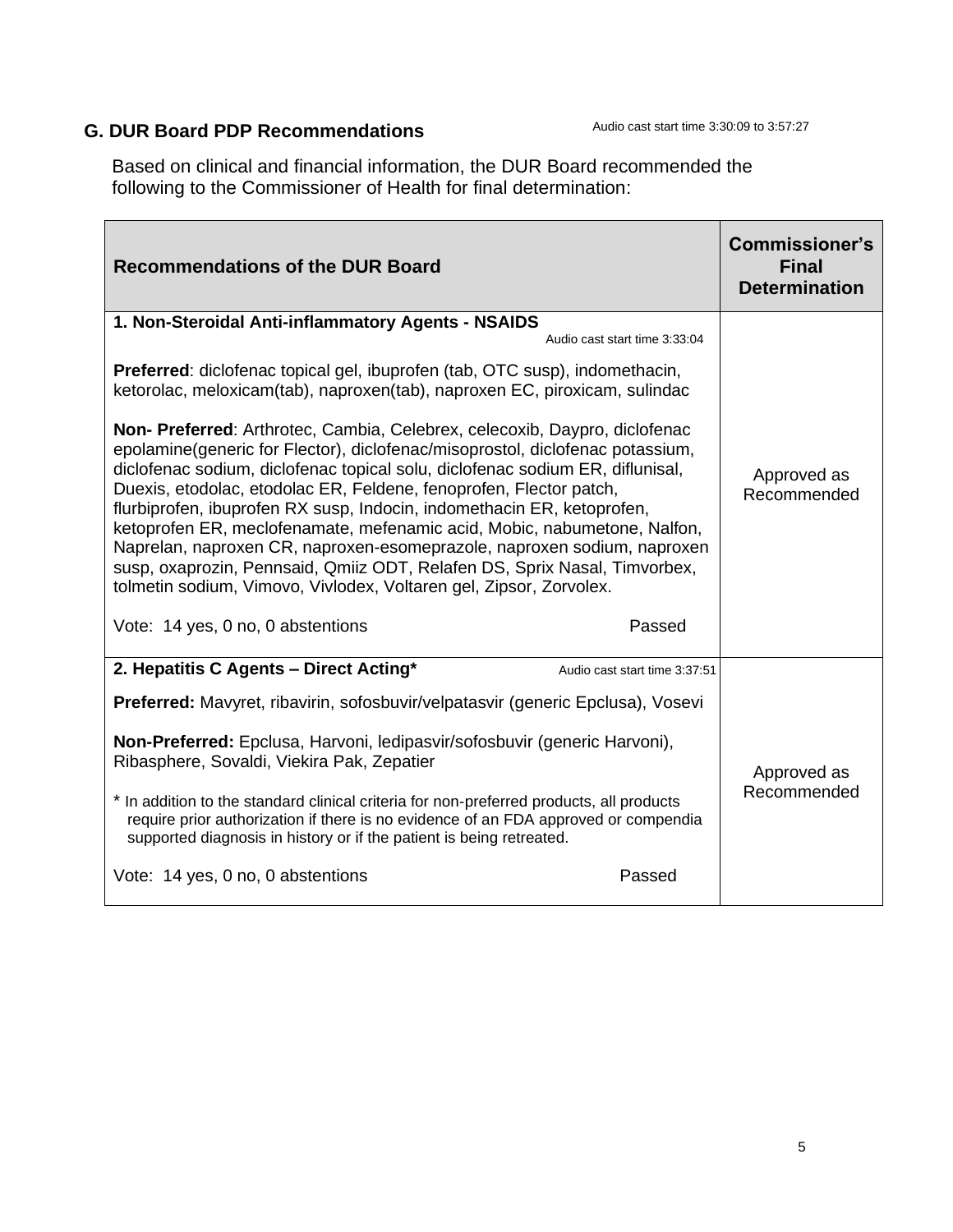| 3. Central Nervous System Stimulants                                                                                                                                                                                                                                                                                                                                                                                                                                                                                                                                                                                                                                                                                                                                          | Audio cast start time 3:42:22 |  |
|-------------------------------------------------------------------------------------------------------------------------------------------------------------------------------------------------------------------------------------------------------------------------------------------------------------------------------------------------------------------------------------------------------------------------------------------------------------------------------------------------------------------------------------------------------------------------------------------------------------------------------------------------------------------------------------------------------------------------------------------------------------------------------|-------------------------------|--|
| <b>Preferred:</b> amphetamine salt combo IR (generic Adderall), amphetamine salt<br>combo ER (generic Adderall XR), Aptensio XR, Concerta, Daytrana,<br>dexmethylphenidate (generic Focalin), dextroamphetamine tab, Focalin XR,<br>methylphenidate tab (generic Ritalin) methylphenidate solution (generic<br>Methylin), Vyvanse (cap, chew)                                                                                                                                                                                                                                                                                                                                                                                                                                 |                               |  |
| <b>Non-Preferred:</b> Adderall XR, Adhansia XR, Adzenys (ER susp, XR-ODT),<br>amphetamine (generic Adzenys ER, Evekeo), armodafinil (generic Nuvigil),<br>Cotempla XR-ODT, Desoxyn, Dexedrine, dexmethylphenidate ER(generic<br>Focalin XR), dextroamphetamine ER (generic Dexedrine), dextroamphetamine<br>soln (generic ProCentra), Dyanavel XR, Evekeo, Evekeo ODT, Focalin, Jornay<br>PM, methamphetamine (generic Desoxyn), Methylin solu, methylphenidate<br>chew tab (generic Methylin), methylphenidate ER(generic Concerta, Metadate,<br>Ritalin LA, Aptensio XR), methylphenidate CD, methylphenidate ER 72mg,<br>modafinil (generic Provigil), Mydayis, Nuvigil, ProCentra, Provigil, Quillichew<br>ER, Quillivant XR, Ritalin, Ritalin LA, Sunosi, Wakix, Zenzedi | Approved as<br>Recommended    |  |
| Vote: 14 yes, 0 no, 0 abstentions                                                                                                                                                                                                                                                                                                                                                                                                                                                                                                                                                                                                                                                                                                                                             | Passed                        |  |
| 4. Acne Agents - Topical                                                                                                                                                                                                                                                                                                                                                                                                                                                                                                                                                                                                                                                                                                                                                      | Audio cast start time 3:47:17 |  |
| Preferred: adapalene (crm, pump), adapalene/benzoyl peroxide, Differin Gel<br>OTC, Retin-A Cream, tazarotene, tretinoin gel (generic Avita and Retin-A)                                                                                                                                                                                                                                                                                                                                                                                                                                                                                                                                                                                                                       |                               |  |
| Non-Preferred: Aczone, adapalene gel, Aklief, Altreno, Amzeeq, Atralin, Avita,<br>Azelex, clindamycin/tretinoin, dapsone, Differin (crm, pump, lotion), Epiduo,<br>Epiduo Forte, Fabior, Retin-A gel, Retin-A Micro, Tazorac, tretinoin crm,<br>tretinoin gel (generic Atralin), tretinoin micro, Ziana                                                                                                                                                                                                                                                                                                                                                                                                                                                                       | Approved as<br>Recommended    |  |
| Vote: 14 yes, 0 no, 0 abstentions                                                                                                                                                                                                                                                                                                                                                                                                                                                                                                                                                                                                                                                                                                                                             | Passed                        |  |
| 5. Topical Steroids - High Potency                                                                                                                                                                                                                                                                                                                                                                                                                                                                                                                                                                                                                                                                                                                                            | Audio cast start time 3:43:55 |  |
| Preferred: betamethasone dipropionate (lotion), betamethasone valerate (crm,<br>oint), triamcinolone acetonide (crm, oint, lotion)                                                                                                                                                                                                                                                                                                                                                                                                                                                                                                                                                                                                                                            |                               |  |
| Non-Preferred: amcinonide, Apexicon-E, betamethasone dipropionate (crm,<br>gel, oint), betamethasone dipropionate augmented, betamethasone valerate<br>lotion, desoximetasone, diflorasone, Diprolene, fluocinonide 0.1% crm (generic<br>for Vanos), fluocinonide (oint, crm, gel, sol, emol), halcinonide crm (generic for<br>Halog), Halog, Kenalog, Sernivo, Topicort, triamcinolone spray, Trianex,<br>Vanos                                                                                                                                                                                                                                                                                                                                                              | Approved as<br>Recommended    |  |
| Vote: 14 yes, 0 no, 0 abstentions                                                                                                                                                                                                                                                                                                                                                                                                                                                                                                                                                                                                                                                                                                                                             | Passed                        |  |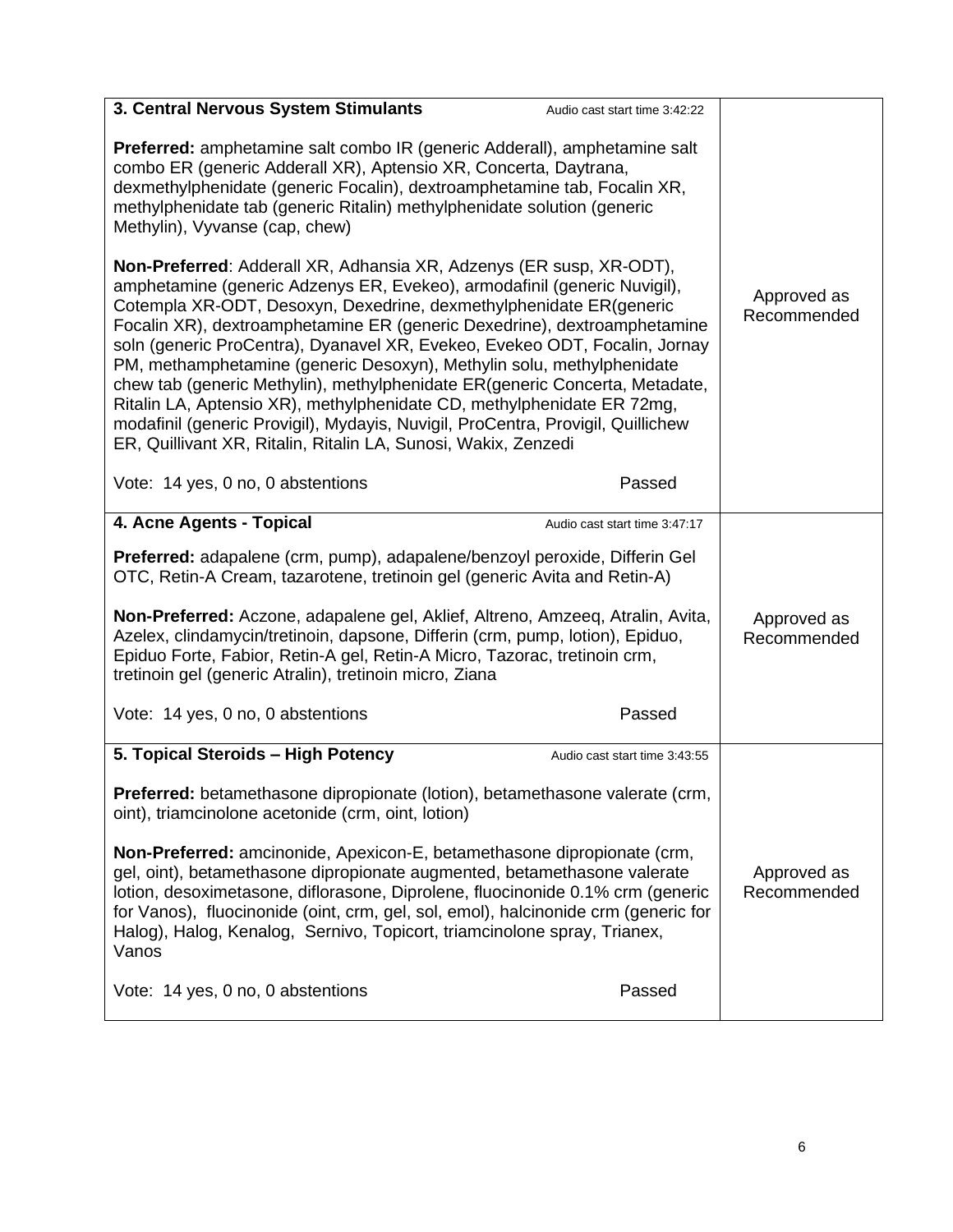| 6. Glucagon-like Peptide-1 (GLP-1) Agents*<br>Audio cast start time 3:50:36                                                                                                                                                             |                            |
|-----------------------------------------------------------------------------------------------------------------------------------------------------------------------------------------------------------------------------------------|----------------------------|
| Preferred: Bydureon, Byetta, Trulicity, Victoza                                                                                                                                                                                         |                            |
| Non-Preferred: Adlyxin, Bydureon Bcise, Ozempic, Rybelsus, Soliqua,<br>Xultophy                                                                                                                                                         | Approved as<br>Recommended |
| *Requires trial with metformin with or without insulin prior to GLP-1 agonist. PA required with<br>lack of covered diagnosis.                                                                                                           |                            |
| Vote: 15 yes, 0 no, 0 abstentions<br>Passed                                                                                                                                                                                             |                            |
| 7. Sodium Glucose Co-Transporter 2 (SGLT-2) Inhibitors*<br>Audio cast start time 3:52:17                                                                                                                                                |                            |
| Preferred: Farxiga, Invokana, Jardiance                                                                                                                                                                                                 |                            |
| Non-Preferred: Invokamet, Invokamet XR, Segluromet, Steglatro, Synjardy,<br>Synjardy XR, Xigduo XR                                                                                                                                      | Approved as<br>Recommended |
| *Requires a trial with metformin with or without insulin prior to initiating SGLT-2 inhibitor therapy,<br>unless there is a documented contraindication.                                                                                |                            |
| Passed<br>Vote: 15 yes, 0 no, 0 abstentions                                                                                                                                                                                             |                            |
| 8. Sulfasalazine Derivatives<br>Audio cast start time 3:55:48                                                                                                                                                                           |                            |
| <b>Preferred:</b> Apriso, Lialda, Pentasa, sulfasalazine DR/EC, sulfasalazine IR                                                                                                                                                        |                            |
| Non-Preferred: Asacol HD, Azulfidine, Azulfidine Entabs, Balsalazide,<br>Colazal, Delzicol, Dipentum, mesalamine DR (generic for Delzicol),<br>mesalamine DR (generic for Lialda), mesalamine ER (generic for Apriso),<br>mesalamine DR | Approved as<br>Recommended |
| Vote: 15 yes, 0 no, 0 abstentions<br>Passed                                                                                                                                                                                             |                            |
| 9. Immunosuppressives, Oral<br>Audio cast start time 3:55:26                                                                                                                                                                            |                            |
| Preferred: azathioprine, Cellcept (susp), cyclosporine (softgel, cap),<br>cyclosporine modified (cap,solu), mycophenolate mofetil (caps, tab),<br>Rapamune solu, sirolimus (tab), tacrolimus                                            |                            |
| Non-Preferred: Astagraf XL, Azasan, Cellcept (cap, tab), Envarsus XR,<br>Imuran, mycophenolic acid*, mycophenolate mofetil (susp), Myfortic, Neoral,<br>Prograf, Rapamune (tab), Sandimmune (solu, cap*), sirolimus (solu), Zortress    | Approved as<br>Recommended |
| *Prior authorization will not be required for patients stabilized on a non-preferred drug                                                                                                                                               |                            |
| Vote: 15 yes, 0 no, 0 abstentions<br>Passed                                                                                                                                                                                             |                            |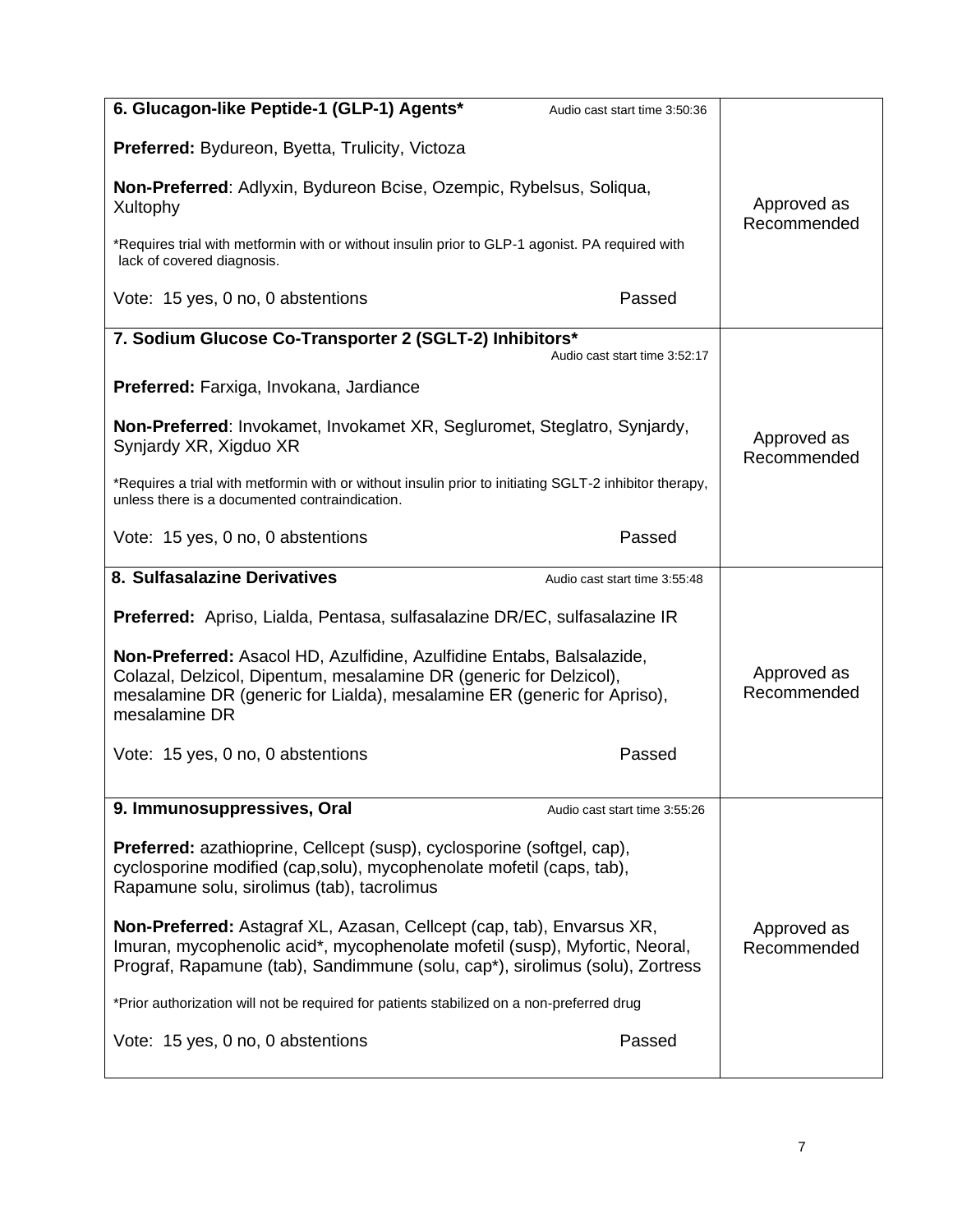| 10. Phosphate Binders/Regulators                                                                                                                                                                      | Audio cast start time 3:57:27 |                            |
|-------------------------------------------------------------------------------------------------------------------------------------------------------------------------------------------------------|-------------------------------|----------------------------|
| <b>Preferred:</b> calcium acetate, sevelamer carbonate (tab)                                                                                                                                          |                               |                            |
| Non-Preferred: Auryxia, lanthanum carbonate, Fosrenol (chew tab, pwd),<br>Phoslyra, Renagel, Renvela, sevelamer carbonate pwd (generic for Renvela),<br>sevelamer HCL (generic for Renagel), Velphoro |                               | Approved as<br>Recommended |
| Vote: 15 yes, 0 no, 0 abstentions                                                                                                                                                                     | Passed                        |                            |

# **H. DUR Board Drug Cap Recommendations**

Based on the clinical and financial information, the DUR Board recommended the following to the Commissioner of Health for final determination:

| <b>Recommendations of the DUR Board</b>                                                                                                                                                                                                             | <b>Commissioner's</b><br>Final<br><b>Determination</b> |
|-----------------------------------------------------------------------------------------------------------------------------------------------------------------------------------------------------------------------------------------------------|--------------------------------------------------------|
| Drug Cap Review of Spinraza (nusinersen)<br>Audio cast start time 3:59:35<br>The supplemental rebate target amount is the value resulting in a unit price<br>equal to \$25,667 (net of all rebates).<br>Vote: 15 yes, 0 no, 0 abstentions<br>Passed | Approved as<br>Recommended                             |

#### **I. Final Comments and Adjournment Audio cast start time 4:12:00**

Douglas Fish, MD Janet Zachary-Elkind, BA Anthony Merola, RPh, MBA

Contact for post meeting questions: [DUR@health.ny.gov](mailto:DUR@health.ny.gov) or 518-486-3209

### **Meeting adjourned at 3:50 PM**

#### **J. Commissioner Final Determinations**

The impact of the final determinations on the PDP is as follows:

State Public Health Population:

o Minimal effect on Medicaid beneficiaries, as a large majority of beneficiaries currently utilize preferred products. Non-preferred products remain available with prior authorization.